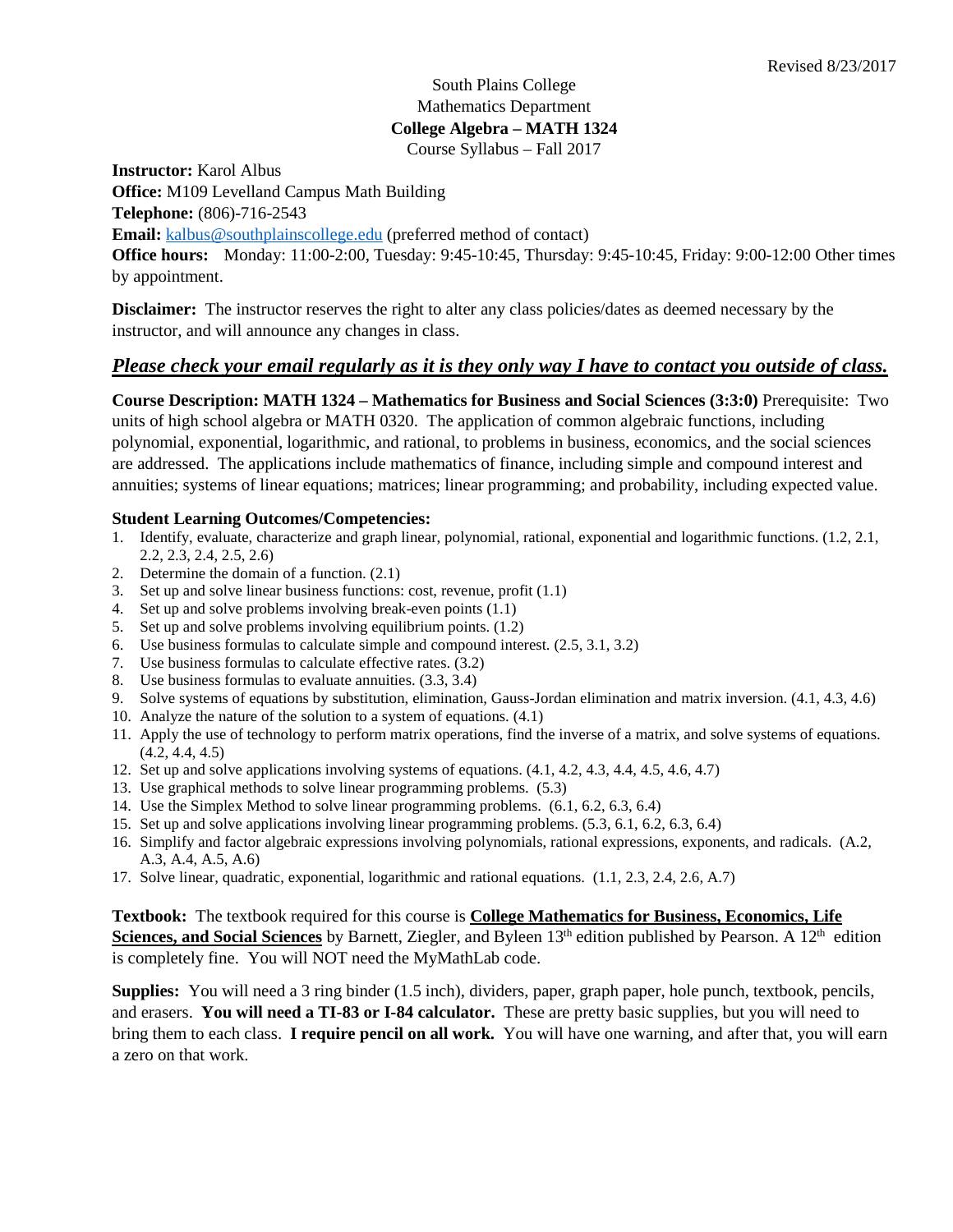**Assignment Policy:** Homework will be assigned at each class meeting. The homework is not a tool by which I torture you, but rather an opportunity for you to practice the skills presented in class which you will be responsible to demonstrate on a quiz the following class period. If you are interested in passing the class, you will need to do well on the quizzes. To do well on the quizzes, you will need to complete the homework. **No late assignments will be accepted.** You should show all work when doing homework. Simply writing the problem and the answer is not "doing homework." Using a solutions manual or an app that shows you the steps, and copying them down is NOT "doing homework." **Remember your effort is key to your success. You have to focus your effort on being able to complete the problems on a quiz/exam without any outside resources.**  Some days you will turn in your homework when you take a quiz. 50% of your grade will be from the homework and 50% from the quiz. Keep all class materials (notes, handouts, homework, quizzes, and exams) organized in a notebook (3-ring binder). These materials are subject to be turned in for grading at any time. Please make certain all materials accompany you to each class meeting.

**Attendance:** Attendance and effort are the most important activities for success in this course. Class attendance may be taken at any time during the class period, so please do not be late or leave early. Leaving early and being tardy will be considered ½ absence. **You may be dropped from this course with a grade of X or F if you are absent four consecutive classes or if you exceed five absences (for any reason) throughout the semester.** If you should incur an absence, please refer to your syllabus, blackboard, contact the instructor, or contact another student to get the assignment completed BEFORE the next class. **Late homework and makeup quizzes are not an option.** Make ups for **Exams** will only be provided under extreme, documented circumstances. If at all possible, the instructor should be notified prior to the exam day.

**Grading:** Daily work (homework, quizzes, notebook) will count for 16% of the final grade. Expect four major exams (16% each) throughout the course and a **comprehensive** final exam (20%) at the end of the course. **Remember that no late or makeup work will be accepted. If you are not in class you will earn a grade of 0 for homework/quiz on that day.** Your final average in the course will determine the letter grade posted on your transcript. This grade is determined by the following scale: A (90-100%), B (80-89%), C (70-79%), D (60-69%), F (0-59%).

**Grade Reporting:** Grades will be posted on blackboard. If you think I have recorded a grade incorrectly, please notify me immediately. I keep a hard copy of my grades and will be glad to check it and correct it if necessary. I usually update my grades once a week or every other week.

**Phones and other electronics:** All electronic devices are inappropriate. Suspected use will earn you a zero for that day's quiz or homework. If you use an electronic device (cell phone, iPad, iPod, headphones) during an exam, you will earn a zero on the exam and may be dropped from the course. Please do not use a phone or iPad as your book or calculator.

**Test days: Once you begin the exam, you will not be allowed to leave the classroom until the exam is submitted for grading**. Use the restroom before class. Use of electronics during an exam earns you a zero on the exam and possible dismissal from the course.

#### **Where to Get Help:**

- Me! My office hours are listed at the top of this syllabus. I am also available at some other times by appointment. Email is a great way to contact me – much faster than phone calls and messages. Sometimes I can help on email if you will send a photo of the problem you are doing. Even if I am not in the office, I can work the problem, take a photo and send back. You CANNOT ask for #35 – I won't have my book with me.
- Free tutoring is available in M116 on the Levelland campus. The hours for tutors are posted by that door.
- Occasionally I will post helpful items on blackboard such as solution sets. **If you are not familiar with Blackboard, you should become familiar**. Login a[t http://spc.blackboard.com.](http://spc.blackboard.com/) The user name and password should be the same as the MySPC and SPC email.

User name: first initial, last name, and last 4 digits of the Student ID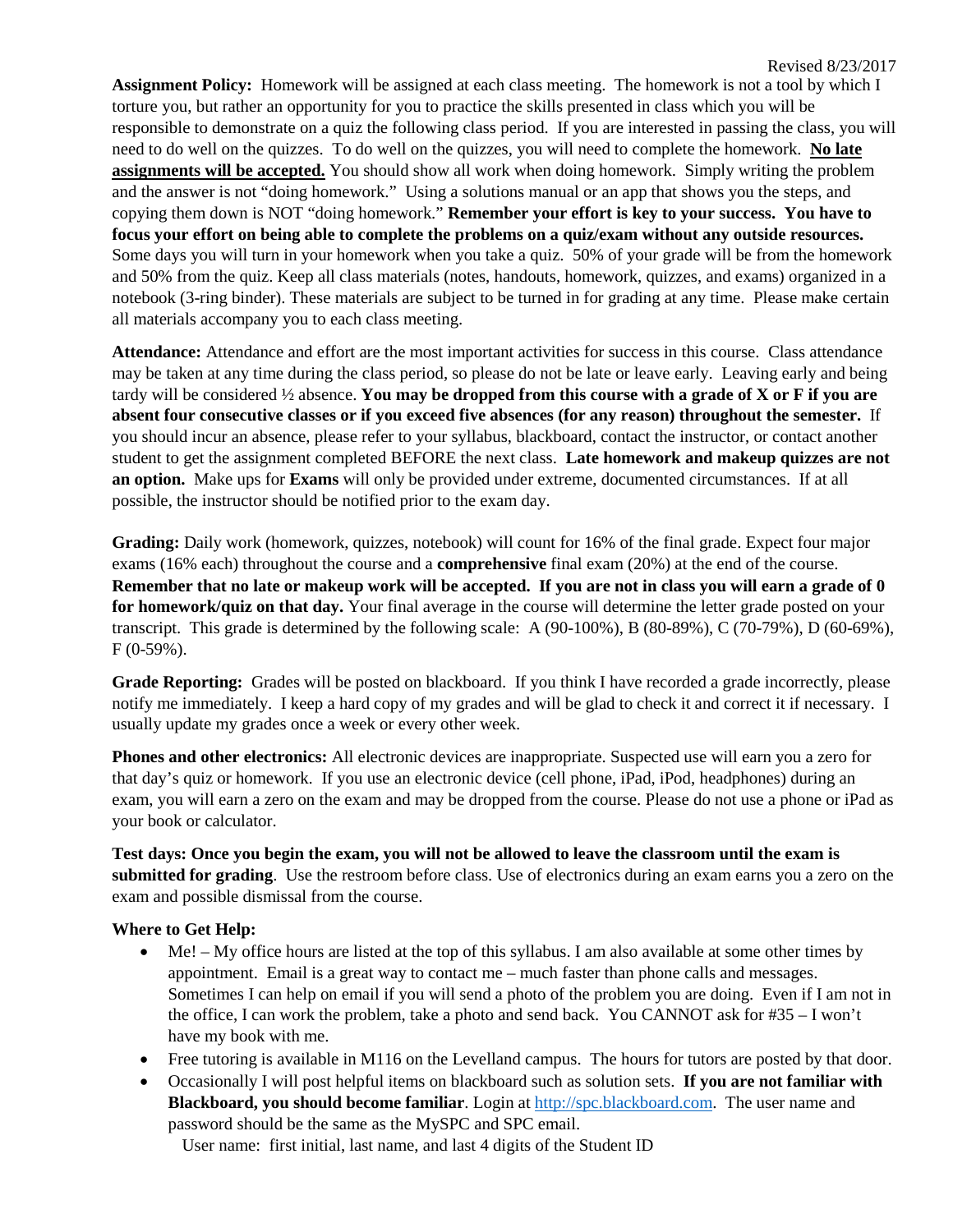Revised 8/23/2017

Password: Original CampusConnect Pin No. (found on SPC acceptance letter) Questions regarding Blackboard support may be emailed to [blackboard@southplainscollege.edu](mailto:blackboard@southplainscollege.edu) or call 806-716-2180.

- Your book is a great resource and it is already purchased!
- You can also seek videos from [www.patrickjmt.com](http://www.patrickjmt.com/) and [www.khanacademy.org](http://www.khanacademy.org/) or others.
- **I also strongly recommend forming study groups so that you can work with others. Networking is an essential tool both in the classroom and in the workforce.**

*You should expect to spend time outside of class practicing homework problems and studying. The goal is for you to acquire the skills necessary to be successful in your next MATH course. I WILL NOT send you to the next course if you cannot demonstrate that you have those skills*.

**Communication Skills:** effective development, interpretation, and expression of ideas through written, oral, and visual communication.

Develop, interpret, and express ideas through written communication Develop, interpret, and express ideas through oral communication Develop, interpret, and express ideas through visual communication

**Critical Thinking**: creative thinking, innovation, inquiry, analysis, evaluation, and synthesis of information. Generate and communicate ideas by combining, changing, and reapplying existing information Gather and assess information relevant to a question Analyze, evaluate, and synthesize information

**Empirical and Quantitative Competency Skills:** the manipulation and analysis of numerical data or observable facts resulting in informed conclusions.

Manipulate and analyze numerical data and arrive at an informed conclusion Manipulate and analyze observable facts and arrive at an informed conclusion

**Disability:** Students with disabilities, including but not limited to physical, psychiatric, or learning disabilities, who wish to request accommodations in this class should notify the Disability Services Office early in the semester so that the appropriate arrangements may be made. In accordance with federal law, a student requesting accommodations must provide acceptable documentation of his/her disability to the Disability Services Office. For more information, call or visit the Disability Services Office at Levelland (Student Health & Wellness Office) 806-716-2577, Reese Center (Building 8) & Lubbock Center 806-716-4675, or Plainview Center (Main Office) 806-716-4302 or 806-296-9611.

**Non-Discrimination Statement** South Plains College does not discriminate on the basis of race, color, national origin, sex, disability or age in its programs and activities. The following person has been designated to handle inquiries regarding the non-discrimination policies: Vice President for Student Affairs, South Plains College - 1401 College Avenue, Box 5, Levelland, TX 79336, 806-894-9611

**Campus Concealed Carry - Texas Senate Bill - 11** (Government Code 411.2031, et al.) authorizes the carrying of a concealed handgun in South Plains College buildings only by persons who have been issued and are in possession of a Texas License to Carry a Handgun. Qualified law enforcement officers or those who are otherwise authorized to carry a concealed handgun in the State of Texas are also permitted to do so. Pursuant to Penal Code (PC) 46.035 and South Plains College policy, license holders may not carry a concealed handgun in restricted locations. For a list of locations, please refer to the SPC policy at:

[\(http://www.southplainscollege.edu/human\\_resources/policy\\_procedure/hhc.php\)](http://www.southplainscollege.edu/human_resources/policy_procedure/hhc.php)

Pursuant to PC 46.035, the open carrying of handguns is prohibited on all South Plains College campuses. Report violations to the College Police Department at 806-716-2396 or 9-1-1.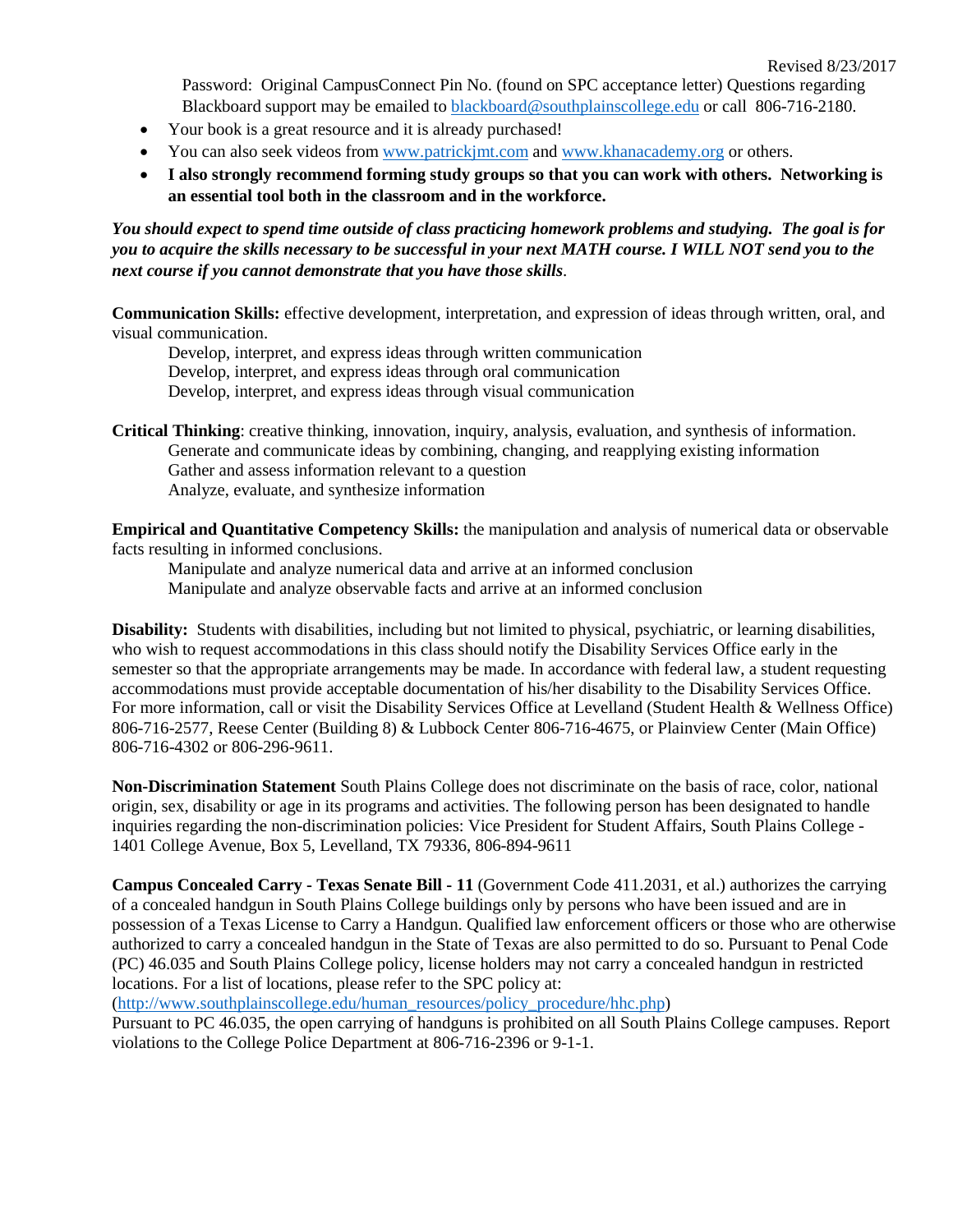## **Math for Business and Social Sciences Tentative Course Outline** Mon/Wed MATH 1324.001 (9:30-10:45) Fall 2017

| Week           | Day          | <b>Date</b>   | <b>Lesson / Tentative Assignment</b>                                                             |
|----------------|--------------|---------------|--------------------------------------------------------------------------------------------------|
| $\mathbf{1}$   | Mon          | Aug 28        | Syllabus/ Review Assignment 1 (1.1) Linear Equations and                                         |
|                |              |               | Inequalities                                                                                     |
|                | Wed          | Aug $30$      | Assessment Assignment 2 (1.2) Graphs and Lines                                                   |
| $\overline{2}$ | Mon          | Sept 4        | Labor Day Holiday                                                                                |
|                | Wed          | Sept 6        | Assignment $3(2.1)$ Functions                                                                    |
| 3              | Mon          | Sept 11       | Assignment 4 (2.3) Quadratic Functions                                                           |
|                | Wed          | Sept 13       | Assignment 5 (2.3) Quadratic Function Applications                                               |
| $\overline{4}$ | Mon          | Sept 18       | <b>Assignment 6 Review</b>                                                                       |
|                | Wed          | Sept 20       | Exam 1                                                                                           |
| 5              | Mon          | Sept 25       | Assignment 7 (2.5)(2.6) Exponential and Logarithmic Functions                                    |
|                | Wed          | Sept 27       | Assignment 8 (2.5)(2.6) Solving Exponential/Logarithmic<br>Equations                             |
| 6              | Mon          | Oct 2         | Assignment 9 (3.1) Simple Interest                                                               |
|                | Wed          | Oct 4         | Assignment 10 (3.2) Compound and Continuous Interest                                             |
| $\overline{7}$ | Mon          | Oct 9         | Assignment 11 (3.3) Future Value of an Annuity; Sinking Funds                                    |
|                | Wed          | Oct 11        | Assignment 12 (3.4) Present Value of an Annuity; Amortization                                    |
|                | Friday       | Oct 13        | <b>Fall Break</b>                                                                                |
| 8              | Mon          | Oct 16        | Review                                                                                           |
|                | Wed          | Oct 18        | Exam 2                                                                                           |
| 9              | Mon          | Oct 23        | Assignment 13 (4.1) Solving Systems by Graphing, Substitution<br>and Elimination                 |
|                | Wed          | Oct 25        | Assignment 14 (4.2)Systems of Linear Equations and Augmented<br>Matrices                         |
| 10             | Mon          | Oct 30        | Assignment 15 (4.3) GJE Program                                                                  |
|                | Wed          | Nov 1         | Assignment 16 (4.3) Applications of Systems of Equations                                         |
| 11             | Mon          | Nov 6         | Assignment 17 (4.4, 4.5, 4.6) Everything else Matrix                                             |
|                | Wed          | Nov 8         | Exam 3                                                                                           |
| 12             | Mon          | Nov 13        | Assignment 18 (5.1) Linear Inequalities in 2 Variables<br>(5.2) Systems of Linear Inequalities   |
|                | Mon          | Nov 13        | Online Registration for Spring 2018 Opens                                                        |
|                | Wed          | <b>Nov 15</b> | Assignment 19 (5.3) Linear Programming in 2 Dimensions                                           |
|                | <b>Thurs</b> | Nov 16        | Last Day to Drop a Class                                                                         |
| 13             | Mon          | Nov $20$      | Assignment 20 (6.1) The Table Method: Intro to Simplex<br>(6.2) The Simplex Method: Maximization |
|                | Wed          | Nov 22        | Thanksgiving Holiday                                                                             |
| 14             | Mon          | Nov $27$      | Assignment 21 (6.3) Simplex Method: Minimization                                                 |
|                | Wed          | <b>Nov 29</b> | Review                                                                                           |
| 15             | Mon          | Dec 4         | Exam 4                                                                                           |
|                | Wed          | Dec 6         | Comprehensive Review and Question Day                                                            |
| 16             | Wed          | Dec 13        | <b>Finals</b>                                                                                    |
|                |              |               | MATH1324.001 December 13 (Wed) 8:00-10:00                                                        |
|                |              |               |                                                                                                  |
|                |              |               |                                                                                                  |